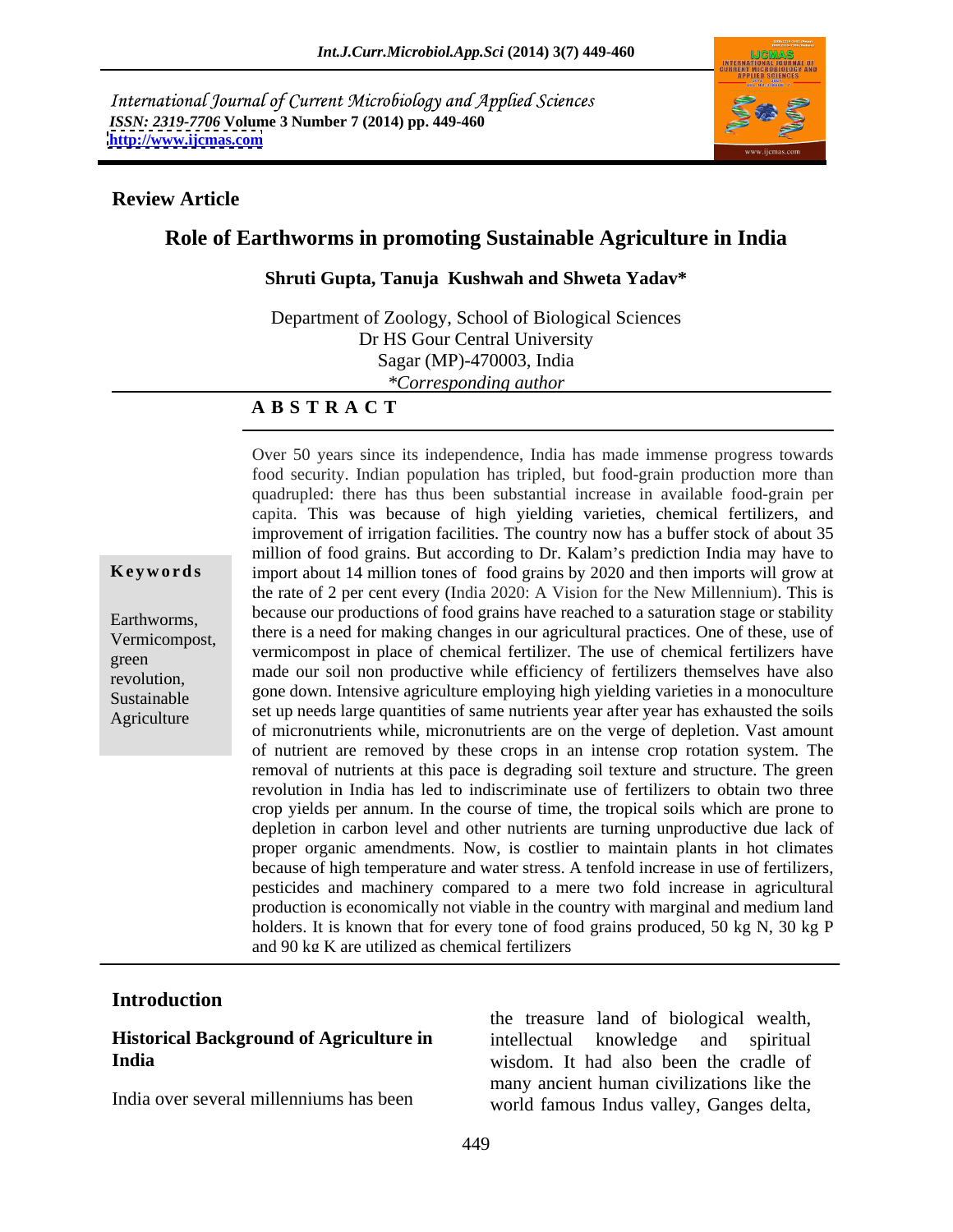pre and post Vedic periods, arts, science Algebra'. An ancient astronomer named was somehow achieved with the medicinal systems viz., 'Sidha' and

could be evidenced in the report of Kothari (2001). India is classified among the 12 mega diversity centers of the world in relation to crops. As many as 167 species of crops, 320 species of wild crop sorghum (5,000 varieties), mango (1000 but a result of careful selection and even traditional and dates back to about 10,000 to organic farming is possible, presently. years. India with its traditional crop varieties and crop production techniques In Indian agriculture, use of chemical was able to feed its population and was fertilizers cannot be totally eliminated; exporting some selected produces to other a rather it can be reduced, or minimized. It continents. All the Indian villages were has been proved by various experiments self sufficient, self sustained and self-that by conjoint application of inorganic reliant units. In fact, urban centers were fertilizers along with various organic dependent upon the villages rather than sources it is possible to sustain higher crop

Cauvery delta civilization etc. During both When India attained independence, it and technology had flourished well in during 1950's and 60's due to various various fields. Ancient mathematicians reasons. To overcome this problem, India India invented the 'Zero' and made entered in the era of Green Revolution. By remarkable contributions to the field of this, self sufficiency in food production Aryabhatta had discovered the earth's introduction of so called high yielding rotation and also the solar and lunar varieties, inorganic fertilizers, pesticides, eclipses. Five planets had been known to modern implements etc. These were the Vedic Indians even before the imported from western countries in the telescopes were invented. Ancient name of 'technological packages' without physicians had established two excellent taking care of their adaptability to Indian Ayurveda' which are now recognized as The development of modern agriculture healthy friendly' systems. The production was achieved by creating large Similarly the biological wealth of India increased mechanization and use of faced a severe shortage of food supply was somehow achieved with the conditions and the possible consequences. scale specialized farm production units, chemical inputs.

# **Feasibility of Organic Farming in India**

relatives and several species of system sustainability and environmental domesticated animals have been sensitivity. In order to achieve these two identified. The genetic diversity within objectives, it has developed some rules these species is outstanding. Some and standards which must be strictly examples are rice (50,000 varieties), adhere to. In India, with ever increasing varieties), pepper (500 varieties), cattle food and with meager availability of (27 breeds), sheep (40 breeds), poultry (18 organic resources, total organic farming is breeds) and buffalo(8 breeds).This not possible. However, some specific amazing diversity is not a stake of nature, areas can be diverted to organic farming cross breeding, over centuries, by India's products, more specifically high value farmers and pastoralists. Hence, Indian horticultural crops. Thus, as a whole under agriculture, to such an extent, is much Indian conditions, only partial switching Organic farming has twin objectives of population, there is increasing demand for for export of high quality organic

vice-versa. productivity, improved soil quality and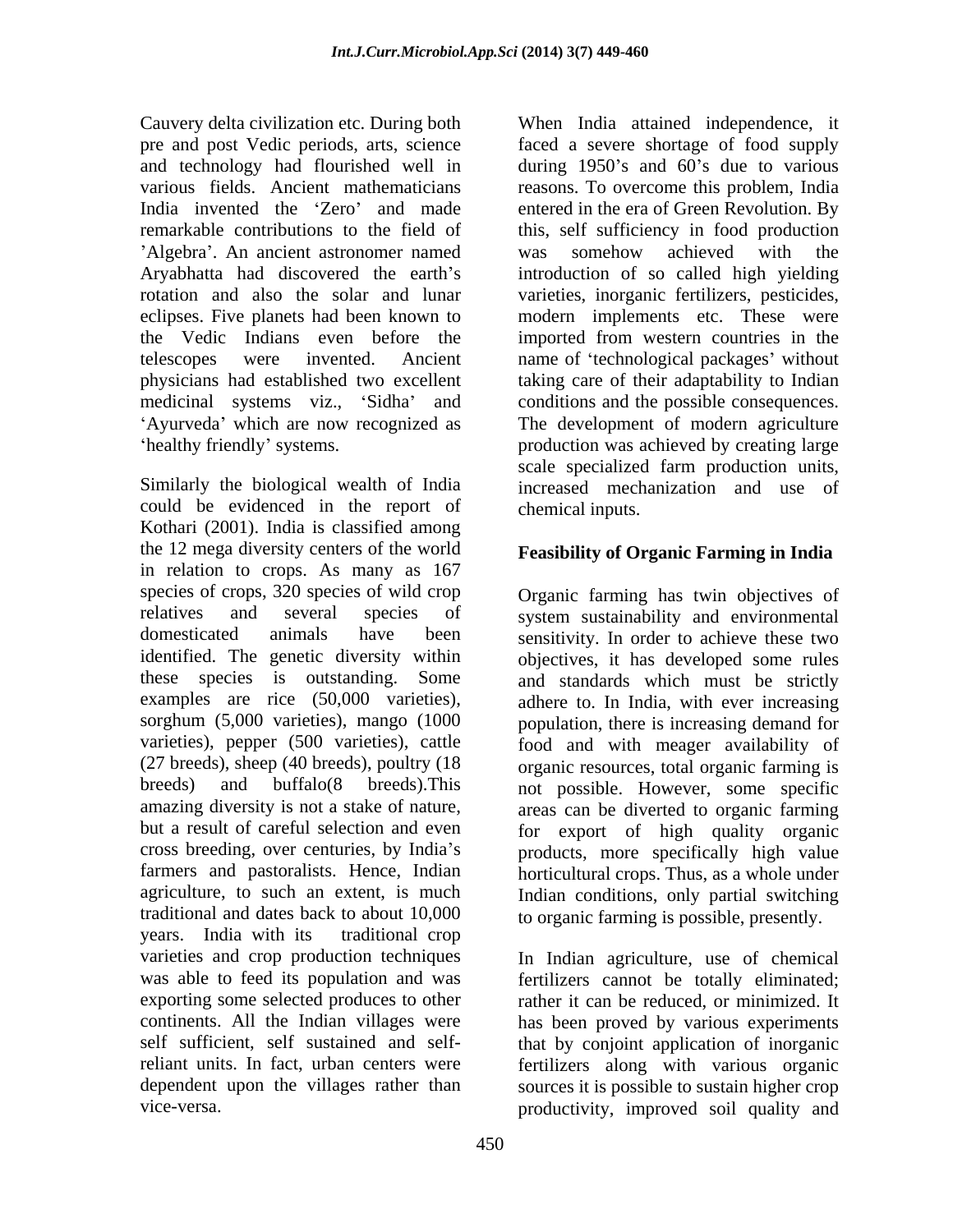soil productivity besides meeting N, P and K requirement. These organic sources methods have special advantages over also help in alleviating the increasing modern agricultural techniques. Also the incidence of deficiencies of secondary capital and skill requirements in the use of micronutrients. At present the commercial traditional technologies are generally low mineral fertilizers are the main sources of and their adoption often requires very little plant nutrients. Therefore, these organic restructure of the traditional societies. resources should be used in integration with chemical fertilizers to narrow down but indigenous knowledge. By adopting the gap between addition and removal of such indigenous knowledge our ancestors nutrients by crop as well as sustain the did not face any problem of large pest quality of soil and achieve higher crop production. Nationwide adoption of organic farming is not possible due to Nowadays Natural Farming, Organic unavailability of organic resources, Farming, Eco-Agriculture, Permaculture, reduction in productivity etc. which will Bio-dynamic Agriculture, *Rishi Kheti,* leave many people hungry. In this context, *Sadhu Kheti* and so generates lot of renowned Agricultural Scientist and curiosity among general public. Although, thinker Dr M.S. Swaminathan (2003) said all these words differ slightly in precise that "a hungry man is an angry man" and meaning and emphasis, the underlying "if the hungry man happens to be a young conceptual idea is same. Their man, then we have a potential terrorist elescriptions and methodologies are among us".  $\qquad \qquad$  derived from a close study of nature. They

markets. On the other hand, full adoption another option to organic farming is possible to a large extent, in areas where, the basic features of green revolution such **Role of Earthworms in maintaining** as intensive use of external inputs, increased irrigation, use of high yielding and hybrid varieties, mechanizations, limited damage to the environment and revolution has resulted in boosting the human health. For this purpose some production due to intensive agriculture. organic techniques are developed and Although it has resulted in good harvests combined with input technology to create and productivity by reaping three crops in integrated systems such as "Integrated Nutrient Management" (INM), "Integrated Pest Management" (IPM) and biological control methods which reduce the need for environment, particularly during the last chemicals. four decades. With the extensive use of

Hence, for the developing countries like productivity of the soil is getting reduced

India, other alternatives *viz.* traditional These traditional technologies are nothing outbreak or economic crisis unlike the today's fa

Thus, in India, adoption of organic in natural systems to raise healthy plants farming is possible only for crops having and animals. They all agree in limiting and high export potential in international in some cases eliminating use of artificial of Integrated Green Revolution farming, agriculture. They all aim at quality and conceptual idea is same. Their descriptions and methodologies are all agree in principle of least interference chemicals and heavy machinery in nutritious nature of the farm produce.

# **Sustainable Agriculture**

In underdeveloped countries, green a year with good irrigation facilities, there was no thought about its adverse impact in the long run on the soil conditions and the chemical fertilizer and improper irrigation,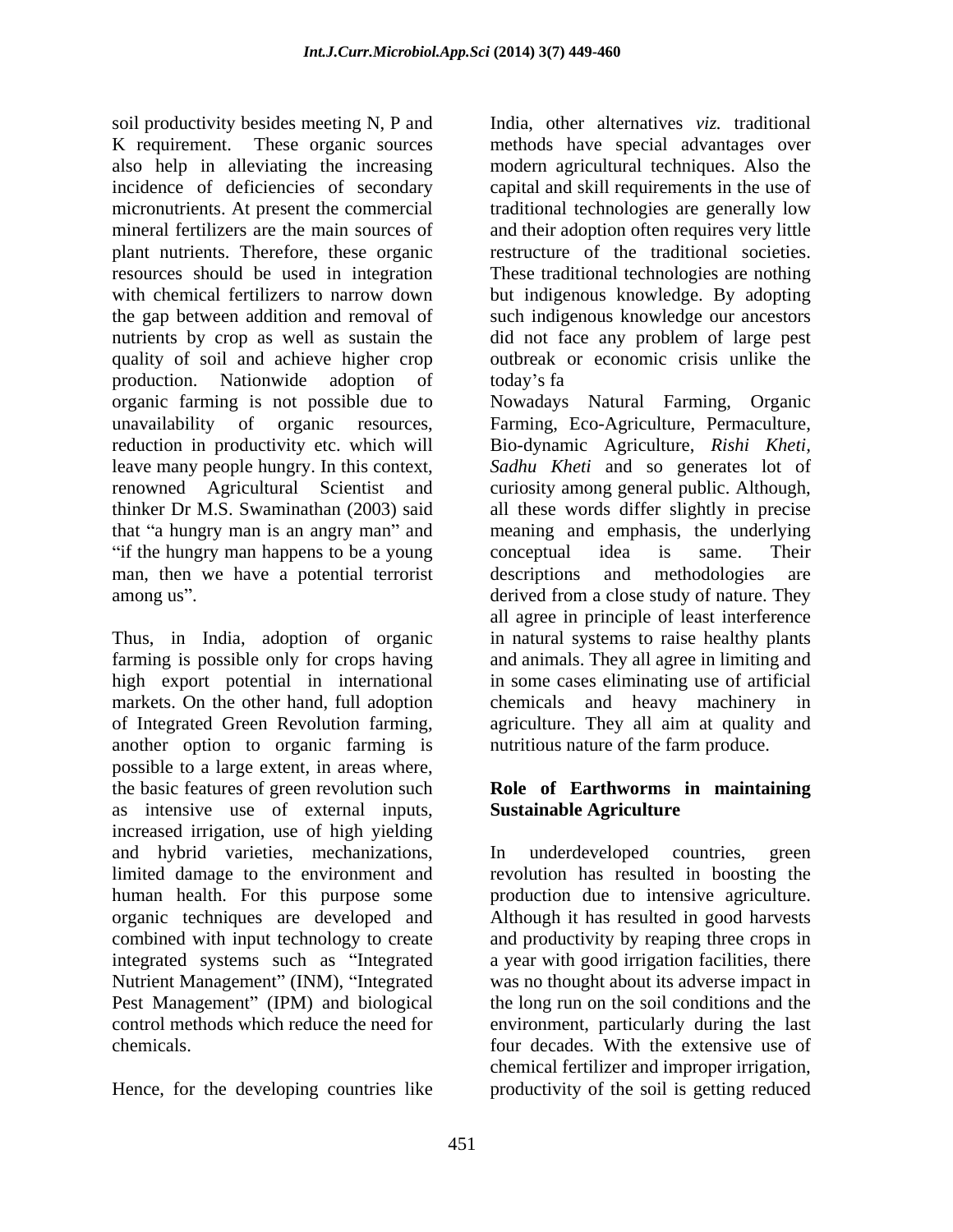considerably. The permanent and cheapest develop a farming system which is agricultural systems *viz.,* biological, organic, ecological, regenerative, natural, biodynamic and low input agriculture are stability of yield over the years;

municipal/industrial organic wastes was established in Holland in 1970 and and Israel. However, the farmers all over energy use. the world have been using worms for improving farm soil fertility since long time.

### **Promotion of Vermitechnology for Sustainable Agriculture**

Sustainable agriculture is a process of learning new and innovative methods scientists. And, is also learning from the traditional knowledge, practices of the farmers and implementing what were good in them and also relevant in present times. Vermiculture was practiced by traditional and ancient farmers with enormous benefits accruing for them and their farmlands. Therefore, there, is a need to revive this 'traditional concept' through modern scientific knowledge *A Vermiculture Revolution* . Sir Charles

solution to overcome the dangerous friends'. There is great wisdom in this effects of modernized agriculture is to statement of the great visionary scientist economically productive and long-lasting the "nature's gift" in farm production. It is in sustainable farming or natural farming a necessary to adopt and implement food  $\&$ by simple and inexpensive practices like agriculture production system which must vermibiotechnology. Thus the old ensure: maintenance of soil microbiology reconsidered for their sustainability. The productivity with 'minimum' or 'no' **Vermitechnology: A global movement** integration with biofertilizers and The movement was started in the middle use of water and even sustaining dryness of  $20^{\text{th}}$  century and the first serious of neavy rainially preservation of crop th century and the first serious or heavy rainfall; preservation of crop experiment for management of diversity (biotopes);preservation of soil, subsequently in England and Canada. The organisms (predators) flora  $\alpha$  fails in the stater vermiculture were followed in farm ecosystem; Preservation of USA, Italy, Philippines, Thailand, China, and groundwater table; preservation of good<br>Korea, Japan, Brazil, France, Australia and health for all; reduction of water and Darwin called the earthworms as 'farmer's who advocated to use the earthworms, the and fertility by greater use of biofertilizers; high productivity and stability of yield over the years; tilling; 'low' use of agro-chemicals and integration with biofertilizers and biopesticides; productivity with minimum water and air quality in the farm ecosystem; preservation of benevolent organisms (predators) flora & fauna in the farm ecosystem; Preservation of groundwater table; preservation of good energy use.

composting their farm wastes and Sustained vermiculture practices and use developed by both farmers and the farm **IFTIP** at the surface private provident developed by both farmers and the farm Sustained vermiculture practices and use of vermicompost in farm soil over the years would meet several of the above requirements for a truly sustainable agriculture. Vermicompost is rich in microbial diversity and plant available nutrients; improve moisture holding capacity of soils, thus reducing water for irrigation; improve physical, biological and chemical properties of soil; increase soil porosity  $\&$  softness, thus requiring minimum tillage.

> Vermi-biotechnology is an eco-friendly, socially sound and economically viable innovative type of technology to manage the organic waste resource on low capital input basis does not call for expensive laboratories or sophisticated industrial instruments. It can provide employment to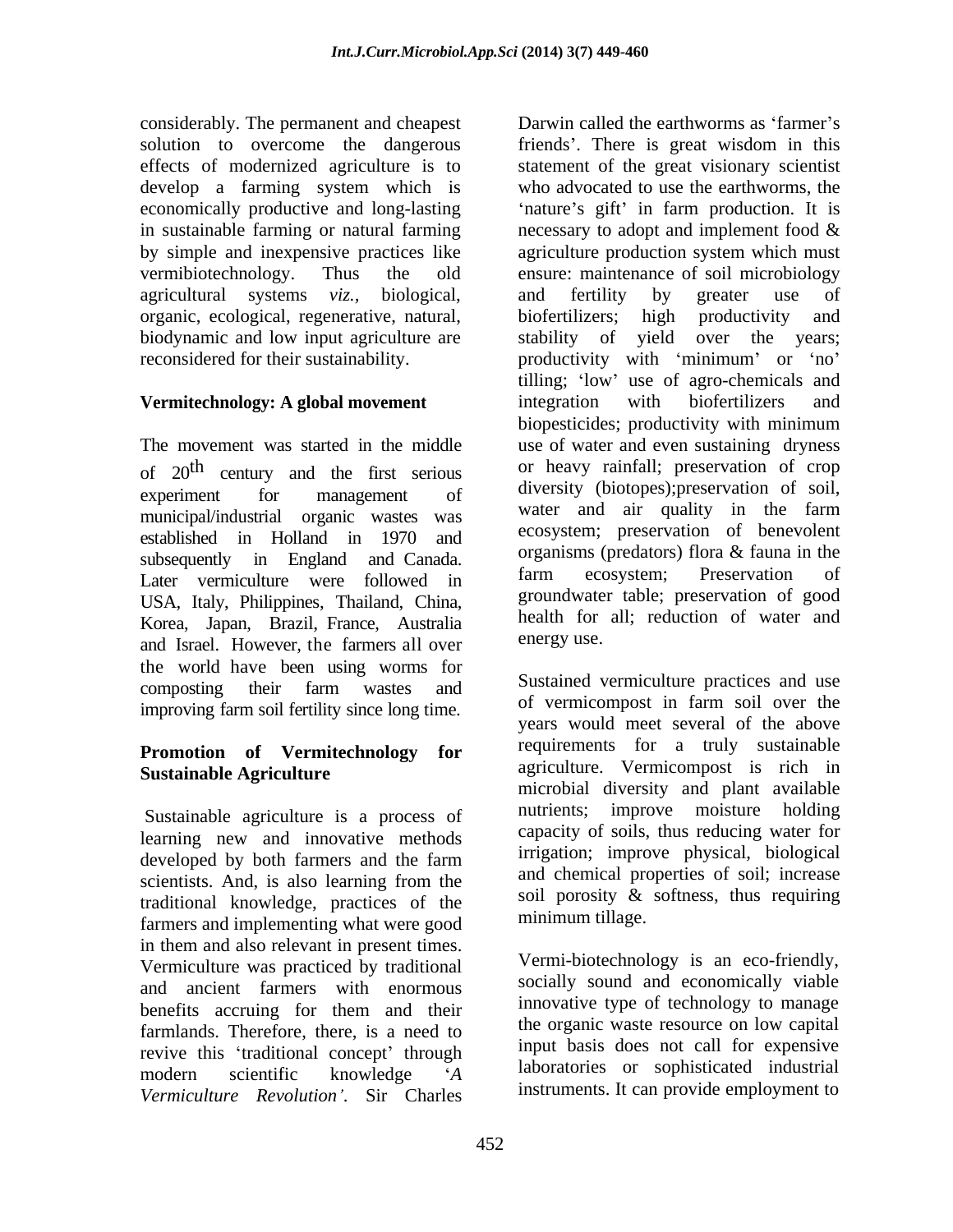millions of youth; can eliminate the dependence on chemicals, convert wastes converting them into nutritive organic into fertilizers, can bring waste-land under fertilizer (vermicompost) management cultivation, can feed hungry citizens and can make a country green and prosperous in a span of just a few years. earth' which meant that they can digest

It is basically composting with • Restoring & improving soil fertility and earthworms (*Eisenia fetida, Eudrilus* boosting food productivity by worm *eugeniae, Perionyx excavatus)* in native all organic matters eventually (miracle growth promoter) without decomposes. It can be virtually anywhere either indoor or outdoor conditions. chemicals, horse dung, goat and poultry droppings), environmentally sustainable & socially threshing of the produce), forestry wastes the soil productivity in subsequent years. <br>the MSW (about 70-80%) containing

them as the *unheralded soldiers of mankind and farmer s* friend working day and night under the soil'. Vermiculture biotechnology promises to provide

biodegradation & stabilization and converting them into nutritive organic was emphasized by Greek Philosopher Aristotle who called as 'intestine of wide variety of materials from earth.

activity and use of vermicompost recourse to the destructive agro chemicals.

Organic wastes used for composting are Nations of world today are seeking the animal dung (cattle dung, sheep dung, most cost-effective, economically viable, agricultural waste (after harvesting and acceptable technology that can convert all (wood-sawing, peels sawdust and pulp), to be used back into the human society. city leaf litter (mango, guava, oranges etc., Earthworms have potential of generating from residential areas) and paper and NPK equal to 10 million tonnes annually cotton clothes (if these are not being in India (and other nations too) as huge recycled for useful products, can be amount of organic waste is generated recycled with this technology) etc.The every year and 1,000 tonnes of organic earthworms perform all processing wastes can be degraded to 300 tonnes of naturally and resulting product provides nutritive vermicompost rich in NPK and stable organic matter. It increases water- all essential micronutrients by about few holding capacity and improves soil million worms whose population almost quality, pH, soil biological activities and double every year. The organic fraction of **6.0 Vermitechnology and Sustainable**  phosphorus (P) is a good source of macro Food Production and micronutrients for the soil. Earthworms have over 600 million years especially the 'food & garden waste' of of experience in waste & land society and using the nutritive end-product management, soil improvement & farm to grow 'food' again will establish the production. Sir Charles Darwin called concept of 'circular metabolism' for a environmentally sustainable & socially 'organic waste' into a valuable 'resource' the MSW (about 70-80%) containing plenty of nitrogen (N), potash (K) and and micronutrients for the soil. Vermicomposting of all waste organics sustainable society.

# **Vermitechnology in India**

cheaper solutions for: The use of *Perionyx excavatus* was the Management of municipal & industrial to employ earthworms for the degradation solid wastes (organics) by of solid waste. Later *Eudrilus eugeniae*beginning of pioneering attempt in India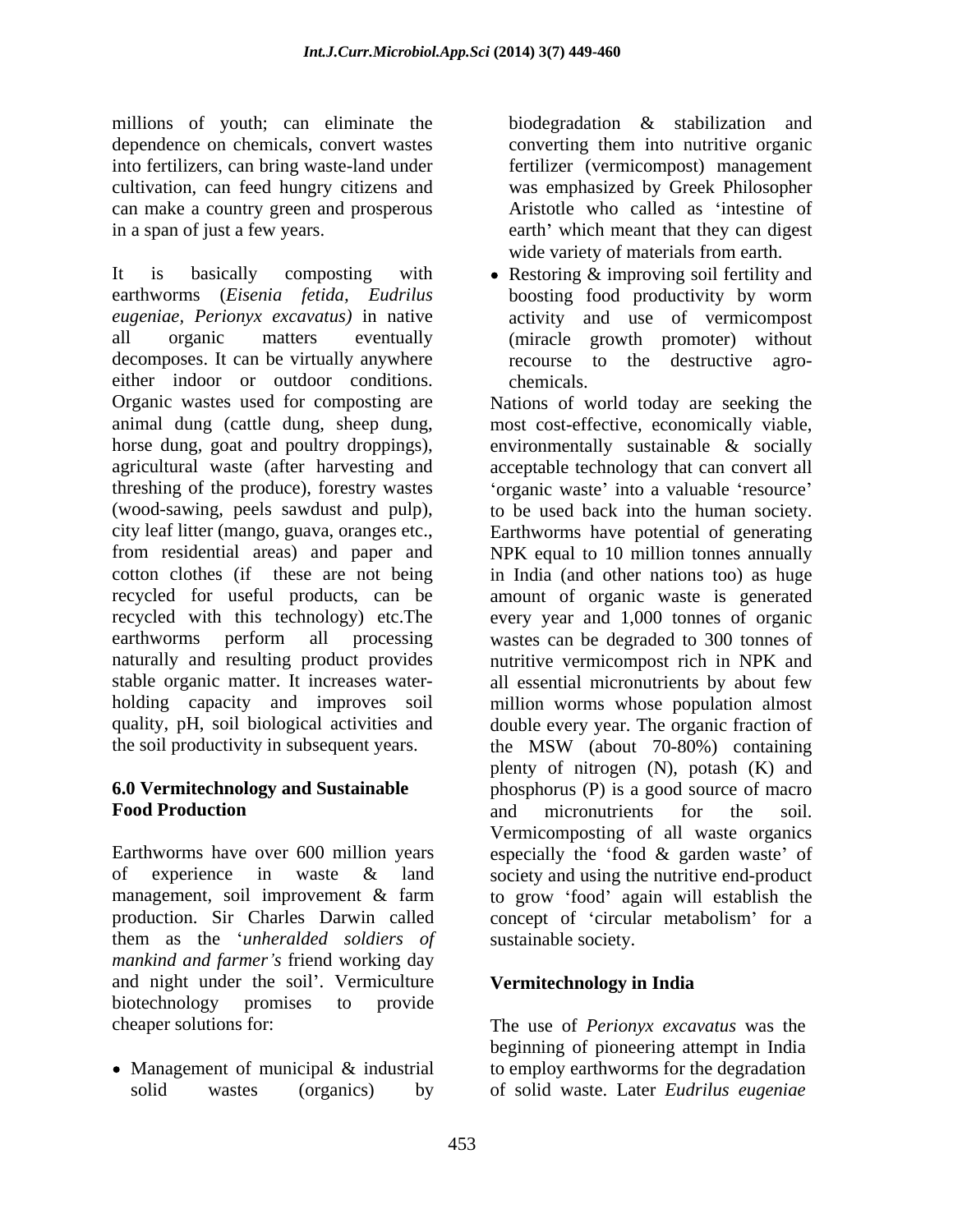its place of origin. Since, 1982 *Eudrilus eugeniae* has been promoted for waste *excavatus,* this species has surpassed both in feeding and reproductive rate. In the response may be short lived, as many transported either intentionally or the past many years. A series of Nehru Krishi Vishvavidayalaya, *fetida* also entered in Indian laboratory from Germany and is preferred species for composting activity in the urban areas *Green Cross Society of Mumbai*, a non- (urban waste). profit organization has set up several

The *University of Agricultural Sciences,* vermicompost. A smaller-scale unit with *Bangalore*, India initiated vermiculture in a capacity of 4 tons of slaughter house India and they propagated the knowledge waste per day, and a large unit with of vermiculture to farming community. capacity of 20 tons of vegetable waste per The university released the technology to day, has been set up in Bombay, in the farmers in the year 1984. At initial collaboration with the Bombay Municipal stage, several controversies were Corporation. developed about the composting and selection of species of earthworms. Most of the researches were of opinion that Karnataka has initiated processing of indigenous species of earthworms should garbage and sewage from 500 homes. be used for composting instead of exotic species. The group that opposed the use of exotic species in this country lacked the knowledge of their feeding habits, habitat preference, reproductive potential and ability to survive in captivity to accept them for vermicomposting. But a detailed and in-depth study of the biology of 03

was brought to the laboratory in out of 14 species of earthworms collected University of Agricultural Sciences during the survey of middle Gangetic Bangalore to test the possibility of their plains of India helped us to put forward establishment in this subcontinent which our views that a very few species of has similar climatic conditions as that of earthworms can be used for composting degradation. When compared to *Perionyx*  along with other soil organisms (Verma et beginning, it was thought that the species of plants and animals have been organisms show a tendency to perform unintentionally. The northern part of the extremely well in a new environment till country has more exotic species of they get established. Such a change in earthworms than the southern peninsula. their efficiency has not been observed in *Agriculture Colleges under Jawaharlal* experiments has shown that it is an ideal *Jabalpur, Kasturbagram* and *Indore* also species to work on agricultural and agro-<br>propagated the vermiculture technology based industry waste. Their sensitivity to to farming community in the state of density pressure and meandering nature Madhya Pradesh. There are many other demand larger area of space for their organizations which have been active in establishment. At the same time *Eisenia* popularizing vermicompost in many parts purpose and a few more as co-inhabitants to hasten the process of decomposting al., 2010). In India, which was under colonization for several centuries, exotic transported either intentionally or unintentionally. The northern part of the *Nehru Krishi Vishvavidayalaya,* of the country.

> projects to convert organics into **Corporation.**

*Indian Aluminum Co. Ltd., Belgaum, Karnataka* has initiated processing Compostable garbage is processed in seven concrete vermicomposting bins (one for each day of the week). Sewage is fed to a 200 square meter "vermifilter" a bio-filter with a 30 cubic meter deep. The vemifilter can process up to 100 cubic meters of sewage per day, and the purified water is used to irrigate gardens.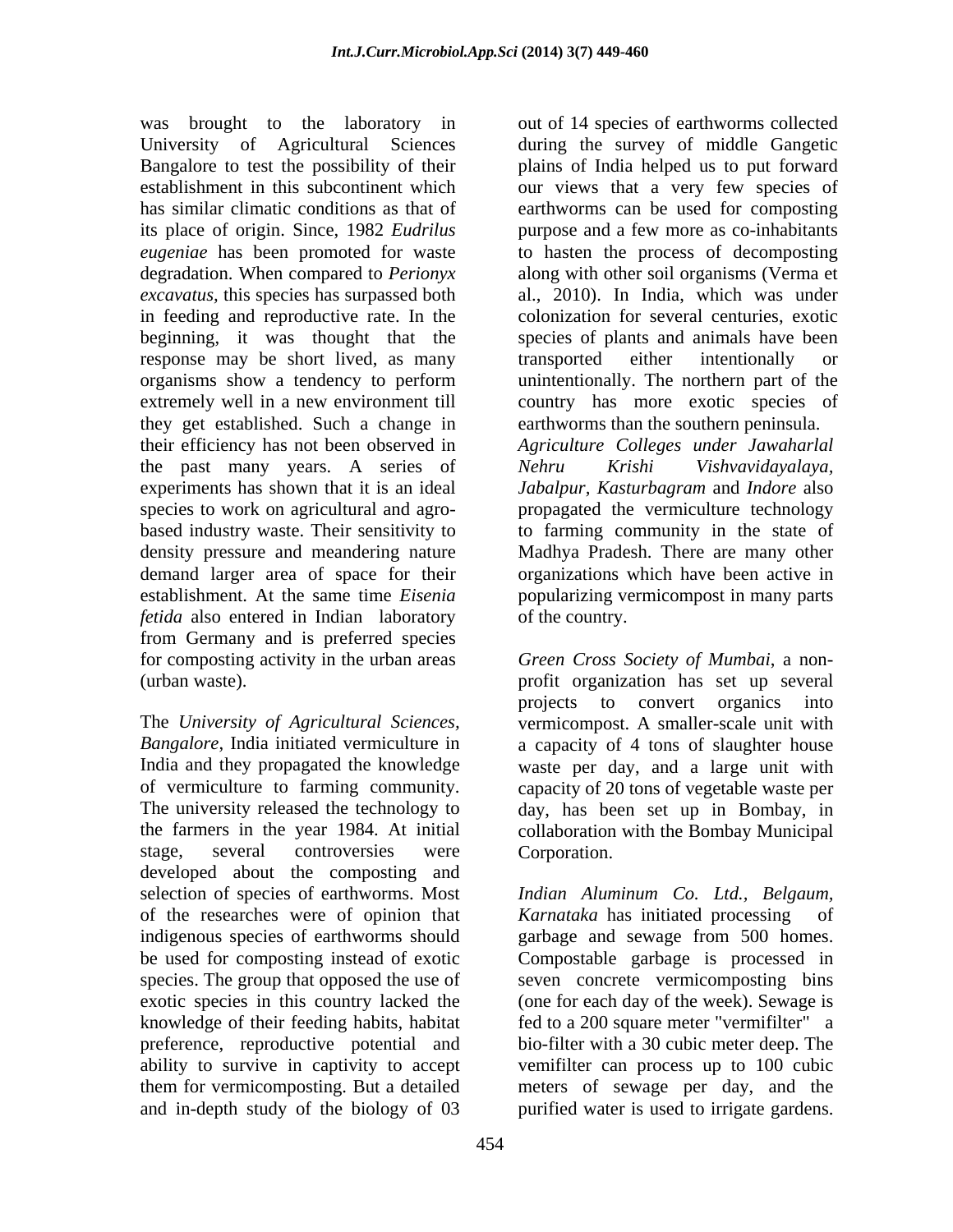*M.R. Morarka GDC Rural Research Foundation, Jaipur* is popularizing adverse impact in the long run on the soil vermicomposting in Rajasthan. They conditions and the environment, have conducted around 300 perticularly during the less four decedes demonstrations on vermicompost in about 150 villages on various crops like bajra,<br>
fertilizers and improper irrigation. wheat, barley, gram, moth bean etc.

*Vermiculture Research Station, Aligarh* is constantly striving to work in western UP<br>
vermicomposting activity is being<br>
vermicomposting activity is being with farmers and other groups to develop profitable vermicomposting project or business. They worked with farmers to develop practical solutions for organic Practical Practical Properties of Biotechnology, resource management with a view to finding the right balance of materials and methods to meet the goals. Vermiculture is the was organized for creation of the production and being practiced and propagated on large scale in India too as a part of the ' Agriculture Development Program' (to the rural people. The project was convert all the agriculture wastes into compost). Several organizations *viz.* government, private, NGOs etc. have come forward to educate the farmers in the use of vermicast or *in situ* Vermiculture. In this context, the Vermiculture Research Station, Aligarh (UP) India, standardized the procedure for the production of vermicompost and transferred the  $\mu$  progressive farmer, such Asia Singli is technology to farmers in different villages of Aligarh and Hathras districts through, series of educational training programmes that in turn have successfully transferred the vermitechnology to farmers at the lattitude of Aligan district have applied grassroots level. Vermiculture Research Station, Aligarh, harbors a reasonable diversity of earthworm species *viz., Eisenia fetida, Perionyx excavatus* and

# **Some success stories of Indian Vermi-**

boosting the production due to intensive News Letter, 2003). A progressive farmer

This low-labor system needs little agriculture. Although it has resulted good operation and maintenance. harvests and productivity by reaping three crops in a year with good irrigation facilities, there was no thought about its conditions and the environment, particularly during the last four decades. With the extensive use of chemical fertilizers and improper irrigation, productivity of the soil is getting reduced considerably.

*Eudrilus eugeniae.* vermicompost is 4-5 times more effective **entrepreneurs**  has developed competition among the In India, green revolution has resulted in yield through vermicomposting (Biotech Vermicomposting activity is being implemented successfully in villages of Aligarh and Hathras district of Uttar Pradesh in India with the assistance of the Department of Biotechnology, Government of India. A regular farmers meet was organized for creation of awareness on the production and application of vermiculture as well as establishment of entrepreneurship among the rural people. The project implemented with the technical assistance of Dharm Samaj P.G. College, Aligarh (UP) in five Panchayat blocks, namely, Lodha, Jawa, Khair, Tappal and Dhanipur of District Aligarh and Hassain, Mursan of District Hathras of Uttar Pradesh. In Rajpur village of Tappal Block, a progressive farmer, Shri Asha Singh is producing the vermicompost in bulk and himself applying upto 50-60 mt per month in the fields of paddy and vegetable crops. More than hundred farmers of Aligarh district have applied vermicompost in their fields and are not only saving upto fifty per cent of chemical fertilizers but also got 10-15% enhanced yield. According to the farmers self assessment through their farming, than the conventional compost and this farmers to produce more and more crop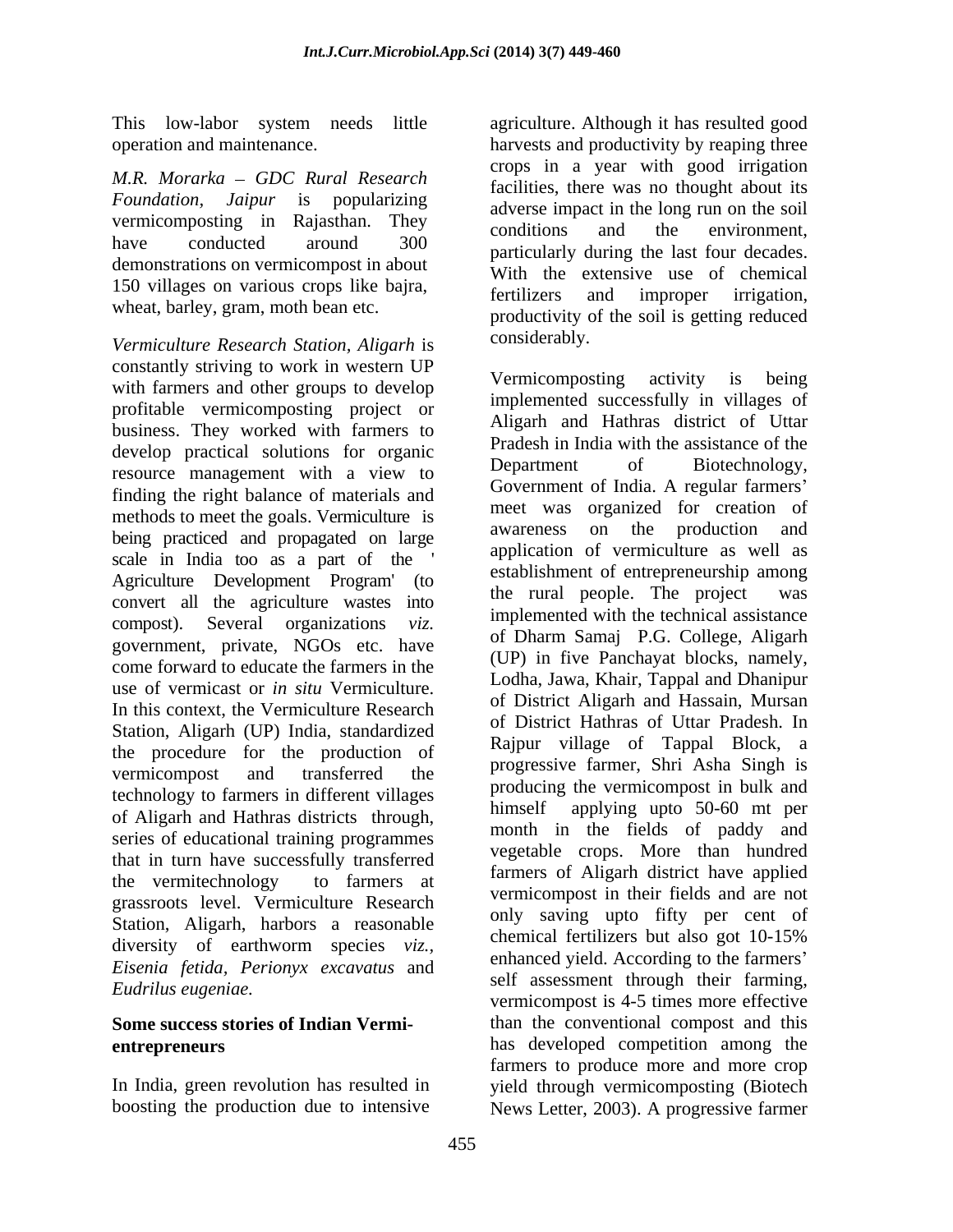of Khushal Gari village, Atrauli Self help group approach is developing in Block,Aligarh owns a nursery of a major way in vermicomposting in all the horticulture plants and has earned an blocks of Aligarh district and village income of around US\$ 2500 through banking institutions are highly impressed production and sell of earthworms and vermicompost besides meeting his own by the village community. Good linkages nursery requirements. He also have been developed in the village cluster experimented the use of vermicompost in for marking the worms and compost grafting of horticulture plants and produced through cooperative building observed a major change in accelerating the rooting of grafted plants**.** beneficiaries are being financed for the

Some of the enterprising graduate vermiculture to propagate the activity in students have established their own vermiculture units, which enable them to meet their contingency requirements. **Developing women vermi-entrepreneurs** Realizing the success of this programme, to adopt vermicomposting. Establishment Pankhani, Bhadasi, Gyanpur etc. of factors for awareness building and Bhadasi (Lodha block), Balukhera

cultures and tapping of organic wastes for developing it as a cottage industry in villages agreed to take up the importance in the present day "as soil is the placenta of life" to meet the requirement of rural India. This approach The painstaking efforts made in

with the micro-credit system established and self help groups. Trained establishment of vermicompost units and the village at large scale.

rural banks of district authority have come In order to develop women vermicompost forward to finance and associate projects. different village's farmers and themselves to the rural community to respective "Gram Sabhas" of the villages work for the technology dissemination namely, Devinagla, Alinagar, Balukhera, and to encourage more and more farmers Jalupur Syore, Faridpur, Kheda Narainpur, of hatcheries and making available Aligarh district of Uttar Pradesh were suitable earthworm quantity are the key surveyed. Pankhani (Dhanipur block), popularization of vermicomposting in (Dhanipur block), gyanpur (Chandosi rural areas. block) were selected for the purpose. As Mass rearing and maintaining worm their maintenance has a good scope for Gyanpur (family members) from these developing country like India to mitigate vemricompost projects in their own the problem of affecting crop diversity houses. The women units were provided 8 due to intensification and use of inorganic kgs earthworms for two beds, tools (one fertilizers and pesticides. The tapping of Hazara and one punja). Women farmers this resourceful technology is of utmost of these villages are using vermicompost Pankhani, Bhadasi, Gyanpur etc. Bhadasi (Lodha block), Balukhera such some 15 women family of Pankhani, 17 women family of Balukhera, 03 women of Bhadasi and 4 women of villages agreed to take up the in their own rabi and kharif crops.

would help in developing a biovillage developing women vermin-entrepreneur cluster. The country has no dearth for units (Aligarh UP, India) during the study organic wastes, congenial climatic period have brought tangible results by conditions and required manpower. way of: (i) setting-up a hatchery-cum- The painstaking efforts made in demonstration unit, comprising 60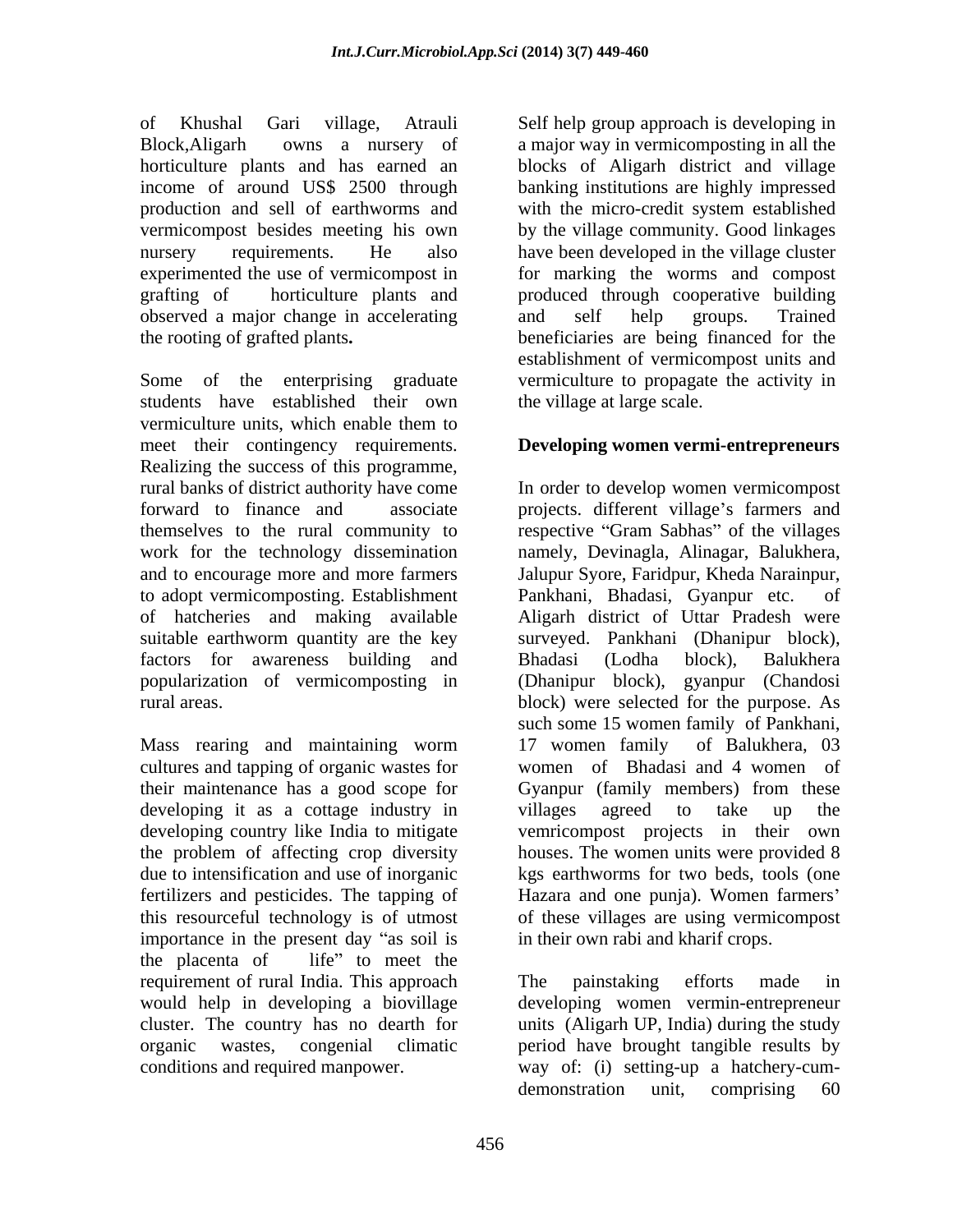vermibeds;(ii) providing 4000 kg objectives, we have made an attempt to vermiseeds to beneficiaries;(iii) organizing analyze some 100 soil samples collected 13 training programmes on from women farmers' fields in which vermitechnology where some 600 women farmers participated; (iv) setting-up of 270 vermicompost units by women farmers in percentage from 3.28 to 6.19 in these rural areas; (v) production and sale of 19 fields. Further, the pH of the same fields mt vermicompost through sale-purchase counters by SHG of women farmers, fetching them an earning of Rs. 5 lakhs mg/100g), potash (13.2 to 21.6 mg/100g) annually; (vi) development of two vermi- and phosphorous (89.4 mg/100g to 219.3 villages' for sustainable supply of mg/100g) was observed. This indicated earthworm seeds to new upcoming considerable improvement in soil beneficiaries; (vii) organizing exhibition, constituents with the application of bio-fairs, meetings by the project on vermitechnology, providing recent updates by experts, where some 4350 farmers and others participated; (viii) participation of project in the Govt. exhibitions, "krashak gosthi", meetings to educate, train and provide information on vermitechnology exemplary works in the area of through interaction with farmers and vermitechnology and medicinal plants exhibits, models etc; (ix) analysis of field cultivation at 'Bio-Fair-2008' at soil where vermicompost has been used; Vermiculture Research Station, D.S. (x) new initiatives on organic cultivation of vegetable and horticultural crops by SHG of women farmers, fetching them 1. Shri Asha Singh, a progressive farmer

study area (Aligarh) feel privileged and continue these efforts in adjacent districts  $\qquad \qquad \textcircled{R}$  Rs. 250 per Quintal earning Rs.

Vermicompost is being produced by the UP over the years. As one of the project

from women farmers' fields in which vermicompost was applied. The study has revealed that there is an increase in carbon was decreased from 9.88 to 8.69 and increase in nitrogen (196 mg/100g to 252 considerable improvement in soil vermicompost.

### **Honoring farmers for their exemplary works**

Six farmers were honored for their exemplary works in the area of cultivation at 'Bio-Fair-2008' at College, Aligarh, UP, India.

high prices. from village Rajpur, khair, Aligarh UP has Although the objectives of the vermi- U.P. government in 1997 for sugar cane project have been achieved far and wide, production. Shri Singh took exemplary and participating women farmers of the interest in vermicomposting since, 2002 empowered with Vermitechnology at their producing over 600 Quintal vermicompost hand, yet, there is still a necessity to per month. He has marketed the produce to run this programme in order to ensure 7500.00 besides using the vermicompost participation of women in this new in his own crops. Shri Singh also venture. multiplied the earthworms and sold over **Analysis of soil constituents of farmers fields**  employment through the encouragement, Vermiculture Research Station, Aligarh College, Aligarh and has encouraged 1*. Shri Asha Singh*, a progressive farmer earlier been recipient of first prize from and has set up over 50 beds, thus far, @ Rs. 250 per Quintal earning Rs. 60 kg @ Rs. 100/- per kg. Thus he has been successful in generating support and technology provided by Vermiculture Research Station, D.S. fellow farmers.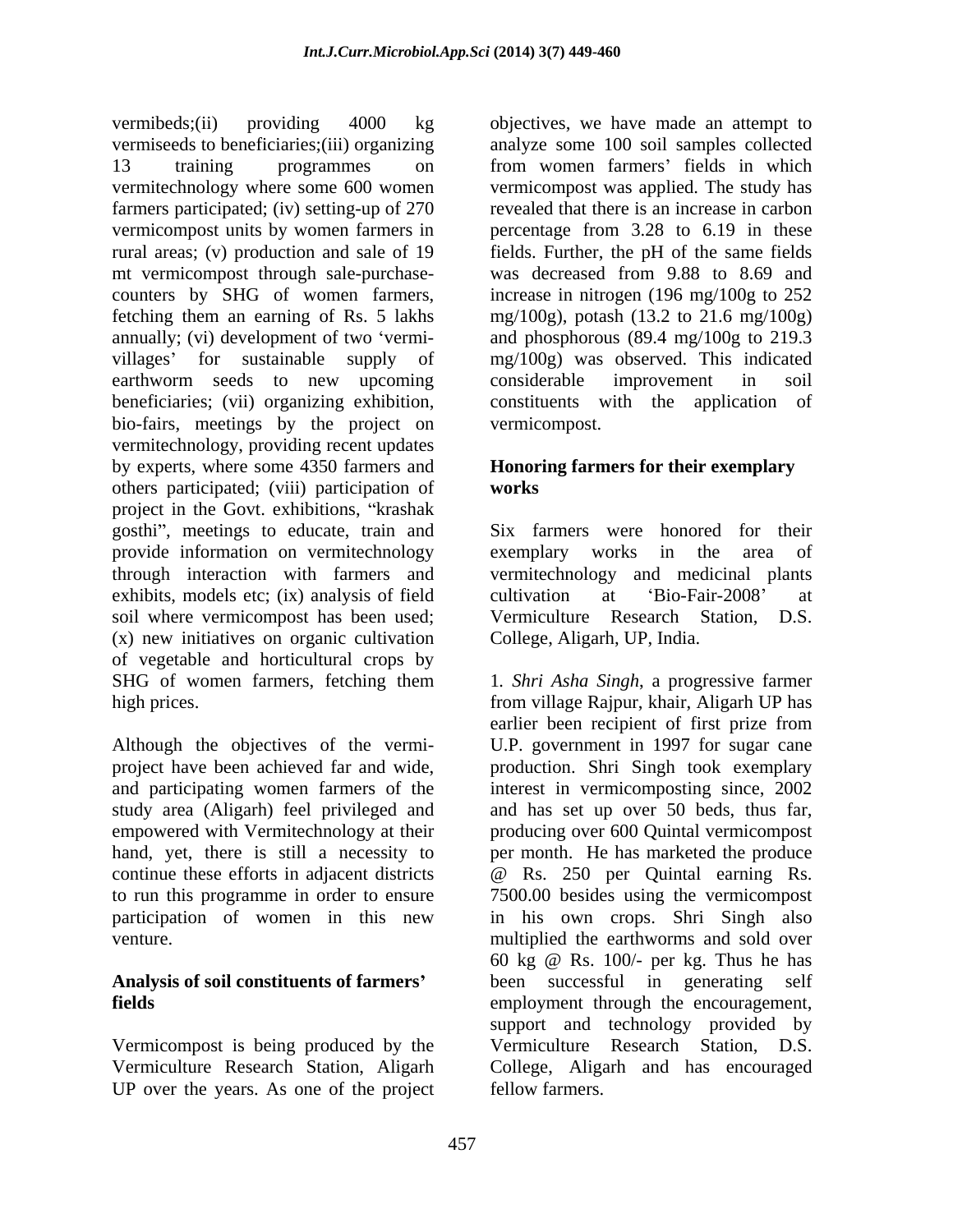2.*Shri Ikram Ali,* an ambitious farmer from vermicompost/month and selling @ Rs. Pradesh took-up organic cultivation of medicinal plant Ashwagandha, applying observed that there has been no effect of frost on the crop produced through vermicomposting whereas other crops of 6. *Shri Dhyan Pal Singh & Shri Nathi* mustard & potato cultivated with Singh are dedicated farmers continuing application of chemical fertilizers were their efforts to develop expertise in severely affected by frost. Shri Ikram Ali has been a source of inspiration to other since 2002. farmers who are now initiating organic As a follow up to the achievements of the

3.*Smt. Kamlesh Devi* has been a very

4. *Smt. Shkuntla Devi*, with great enthusiasm from Dhanipur village, district able to obtain 4 Quintal vermicompost. She encouraged 37 fellow women of village Chhitupur who have now taken-up production of vermicompost at mass scale.

through Vermiculture Research Station,

Hassain Vikas Khand, Hathras, Uttar 200/- per Quintal. Fifty percent of their vermicompost during 2007. He has become very popular and encouraged produced 55 kg roots and sold these @ Rs. other women of the village to start 50/- per kg, earning Rs. 2750/-. Shri Ali producing vermicompost at their door production of 152.50 Quintal vermicompost/month and selling @ Rs. production she used in her own crops of Potato & Wheat. Smt. Rajni Devi has steps in villages.

> medicinal plants cultivation and marketing since 2002.

cultivation of medicinal crops. National Medicinal Plants Board project hard working progressive farmer. She *U.P.*", the farmers have formed a society received 38 kg earthworms from *Herbal Agro Development Gramoudyog* Vermiculture Research Station, Aligarh *Society* . This is a commendable step to UP during 2007 and produced 33 Quintal ensure marketing of medicinal produce & vermicompost/month. She is selling 8 vermicompost. The society includes 40 Quintal vermicompost monthly @ Rs. members of farming community. The 200/- per Quintal and rest 25 Quintal using society has taken-up plantation of 25000 for her potato crop. Her efforts have plants of Amla, in 250 hectare area and yielded good results and she has become a cultivation of turmeric, garlic, jatropha, role model for other women of the village. ashwagandha, kalmegh, gheekwar etc in 8 Aligarh UP received 2-days training in produce. These efforts of society through vermitechnology at Vermiculture Research Shri Dhyan Pal Singh & Shri Nathi Singh, Station, Aligarh during 2007. In the first who have encouraged fellow farmers in phase she prepared 2 beds and has been medicinal plants cultivation, deserve (2002 2006) *Awareness, training and cultivation of medicinal plantsin western* members of farming community. The hectare land. A 'mandi' is also being constructed for sale, purchase of herbal produce, vermicompost, horticulture appreciation.

### **Future research endeavors**

5. *Smt. Rajni Devi*, woman from BPL peninsula has wide scope to identify many group has been working since 2007; she of the species of earthworms that can be had been given 132 kg earthworms effectively used for conversion of organic Aligarh. She prepared 33 beds, giving a requirement lies in identifying the speciesThe richness of earthworm fauna in the waste into compost. Immediate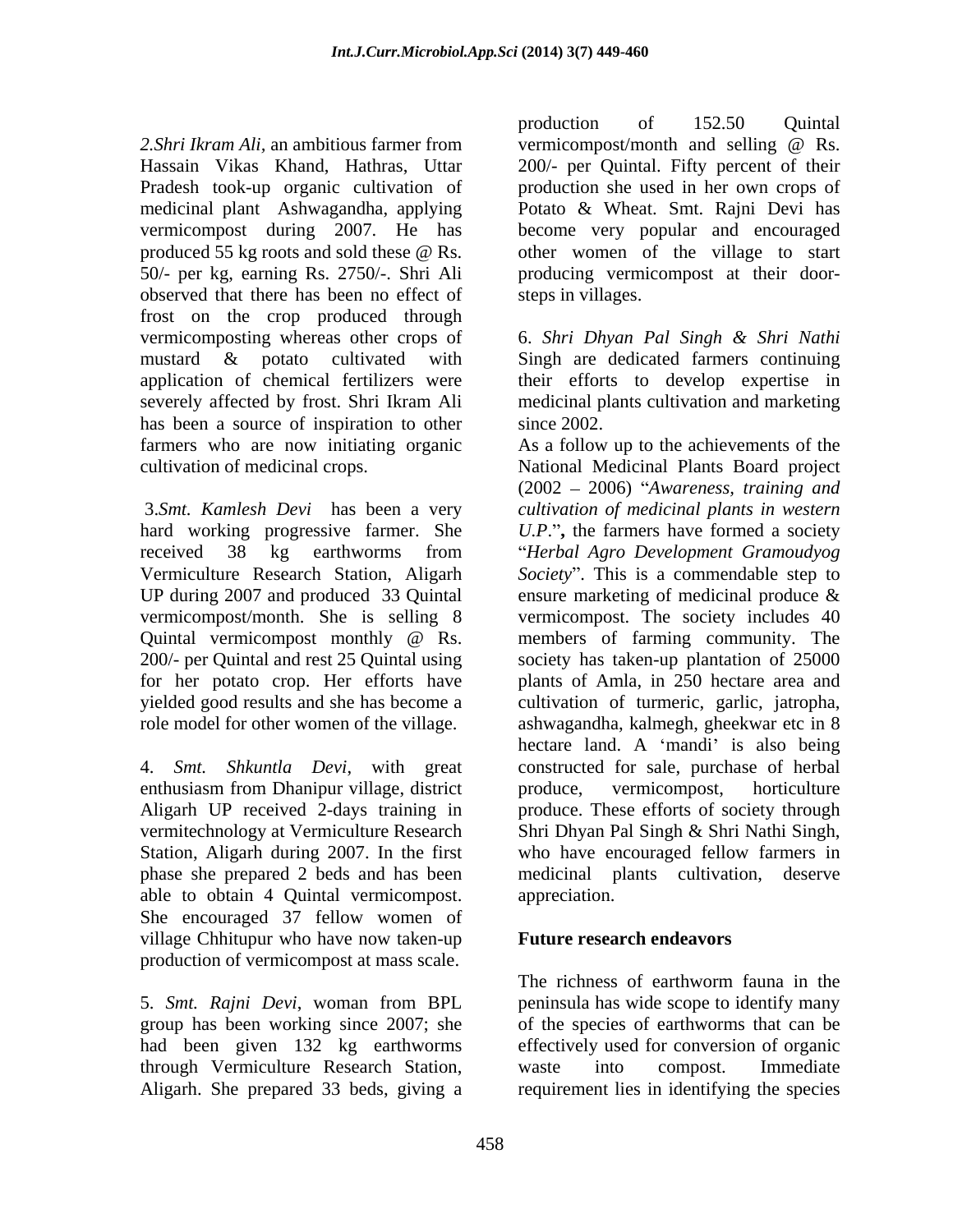that have tolerance to high moisture as "Ecosystem Engineer" converting a content and high temperature to handle the product of 'negative' economic & urban solid waste. Similarly the species that can withstand the heavy metal product of 'highly positive' economic & concentration have to be identified to work environmental values *i.e*. 'highly nutritive on organic waste from industries. organic fertilizer' (brown gold) and 'safe Earthworms have gained renewed gold' (green gold).Vermiculture can scientific attention in India and abroad for maintain the global 'human sustainability taxonomy because of their wide cycle' producing food back from food & application in the production of farm wastes(Ismail,2005;Sinha et vermicompost, and as a source of animal al., 2008, 2009). Earthworms and its protein for domesticated animals. metabolic products may work as the However, out of 418 species of 'driving force' in sustainable food earthworms known from India (Julka and production while improving soil health Paliwal, 1993) only half a dozen are and fertility and protecting crop plants frequently used for vermiculture and from pests and diseases. They can vermin-composting. completely 'replace' the use of

Vermicompost production should be standardized by using different plant agriculture'. biomass and animal wastes to obtain high nutrient levels in the compost. The macro and micro nutrient status in the vermicompost needs to be evaluated and We acknowledge the financial support of research initiated on organic derivatives the Department of Biotechnology, present in the vermicompst. The step-wise Ministry of Science and Technology, breakdown of the organic matter by the Government of India, New Delhi, to carry activity of earthworms and associated microbes needs to be studied. This may<br>help in knowing factors that account for **References** help in knowing factors that account for resistance to pests and disease of crops and<br>in establishment of seedlings. There is also Ismail, S.A., 2005. The Earthworm Book. in establishment of seedlings. There is also an urgency to study the earthworm and **Other India Press, Apusa, Goa, pp**: microbes associations both with respect to  $101$ . beneficial microbes and soil borne Swaminathan, M.S., 2003. The Fight pathogens. Against Hunger: Report from the

Vermicomposting will be economical venture when it is taken up is the vicinity of the waste generating places. It has to be<br>  $\begin{array}{ccc}\nDistribution & pattern & in & Indian  
\npractical by the farmer himself, rather & earthworm Resources\n\end{array}$ practiced by the farmer himself, rather than buying the compost produced by others. With the available natural of *India*, Solan PP. 27-31. resources in the field vermicompost can be Kothari, A., Pathak, N., Anuradha, R. V., produced and it has to be a part of the integrated farming system. Earthworms act conservation: naturaresource

product of 'negative' economic  $\&$ environmental value *i.e.* 'waste' into a product of 'highly positive' economic  $\&$ farm wastes(Ismail,2005;Sinha et al.,2008,2009).Earthworms and its completely 'replace' the use of agrochemicals in crop production. This is what being termed as 'sustainable agriculture'.

# **Acknowledgement**

the Department of Biotechnology, out this study.

# **References**

- Ismail, S.A., 2005. The Earthworm Book. Other India Press, Apusa, Goa, pp: 101.
- Against Hunger: Report from the Millennium Project Task Force on Hunger, Washington, DC.
- Julka, J.M. and Paliwal, R., 1993. Distribution pattern in Indian earthworms In: Earthworm Resources and Vermiculture. *Zoological Survey of India, Solan* PP. 27-31.
- Taneja, B. (2001). Communities and conservation: naturaresource management in South and Central